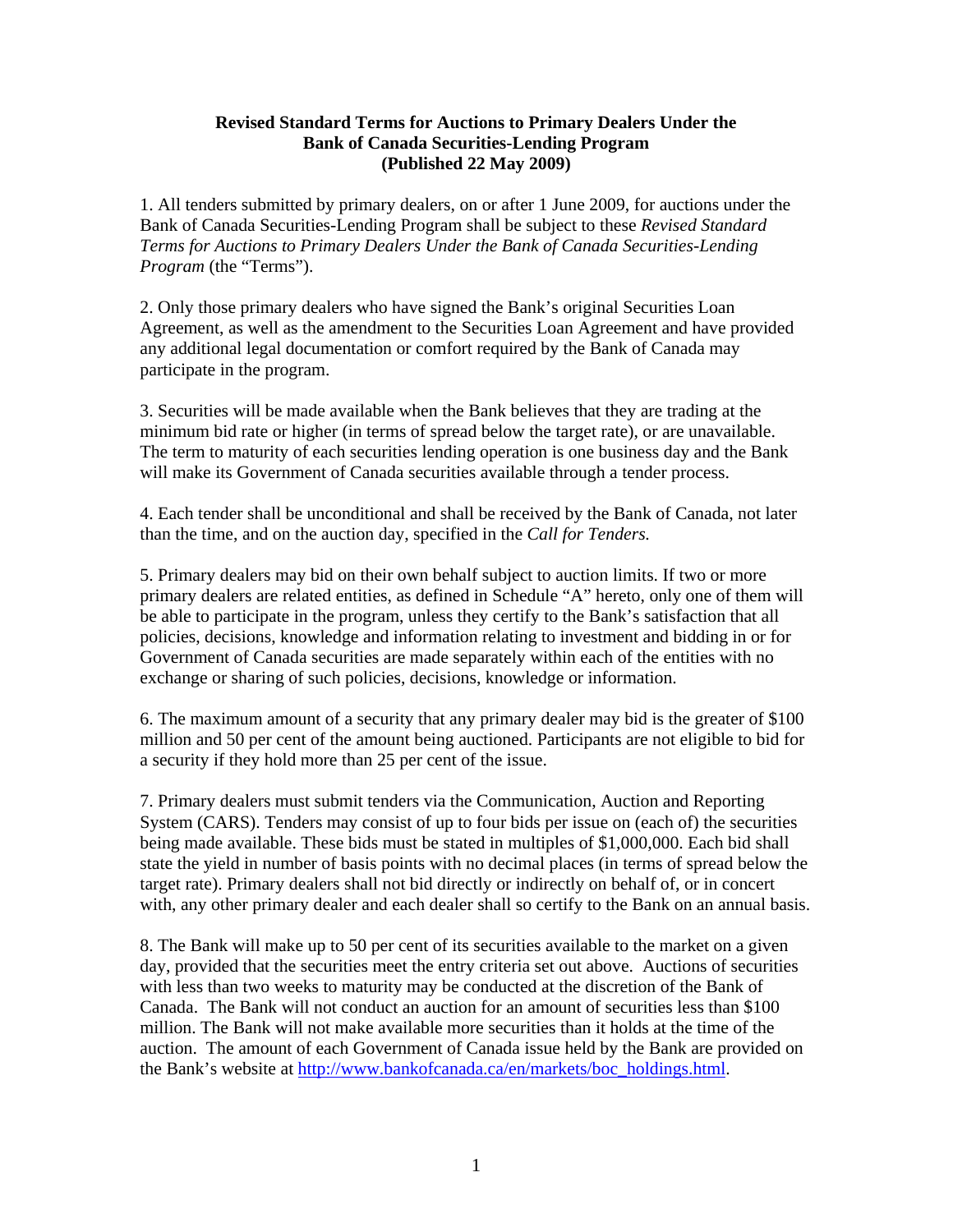9. The minimum bid rate shall be indicated in the *Call for Tenders*. If considered necessary by the Bank, the minimum bid rate may be rounded to the next lowest 1/4 percentage point.

The minimum bid rate is calculated as follows:

(a) for marketable bonds shall be the lower of 150 basis points or 50 per cent of the Bank's target for the overnight rate when the target rate is below three per cent;

(b) for treasury bills shall be the lower of 100 basis points or 50 per cent of the Bank's target for the overnight rate when the target rate is below two per cent.

If the target overnight rate is at or below 50 basis points then the minimum bid rate for marketable bonds and for treasury bills will be set at 25 basis points.

The minimum bid rate may be adjusted in what the Bank considers to be extraordinary circumstances. Any such change will be indicated in the *Call for Tenders*.

10. Tenders shall be submitted to the Bank of Canada via the CARS. The Bank shall not bear any liability whatsoever for any errors in tenders received or for delays in the transmission of tenders.

11. The Bank of Canada reserves the right to accept or reject any or all tenders, in whole or in part, including without limitation, the right to accept less than the maximum amount specified in the *Call for Tenders*. The Bank also reserves the right to deny access to the tender process at its own discretion.

12. The deadline for receiving auction bids is 11:15 a.m. (Ottawa time). The *Call for Tenders* will be released 15 minutes before the auction deadline. The auction results will be made available on the CARS on the day of the auction. However, on days when a treasury bill auction is already scheduled, and market conditions warrant a securities-lending operation, the bidding deadline for the securities-lending auction will be moved to 12 noon (Ottawa time).

13. Participants must report to the Bank of Canada by 5:30 p.m. (Ottawa time), in the form of the Net Position Report in Schedule B, their closing aggregate net position (as of 5 p.m.) in the auctioned security. The net position must be reported via the CARS and the more detailed report must be faxed to the Bank of Canada (613-782-7182), by 5:30 p.m. (Ottawa time) on the day of the auction. Should a net position report not be received from a borrowing participant by the deadline, the participant will not be given access to the next auction. The net position report to be submitted is similar to the IIROC net position report and includes:

• Trading Positions (i) the par amount of cash holdings of a security with the same International Securities Identification Number (ISIN), (ii) the par amount of whenissued positions, (iii) forward contracts, (iv) holdings of the residual component of a stripped bond of the security being auctioned, (v) the par amount of any position in the security not covered by the above types of contracts, including positions not covered in the net financing position.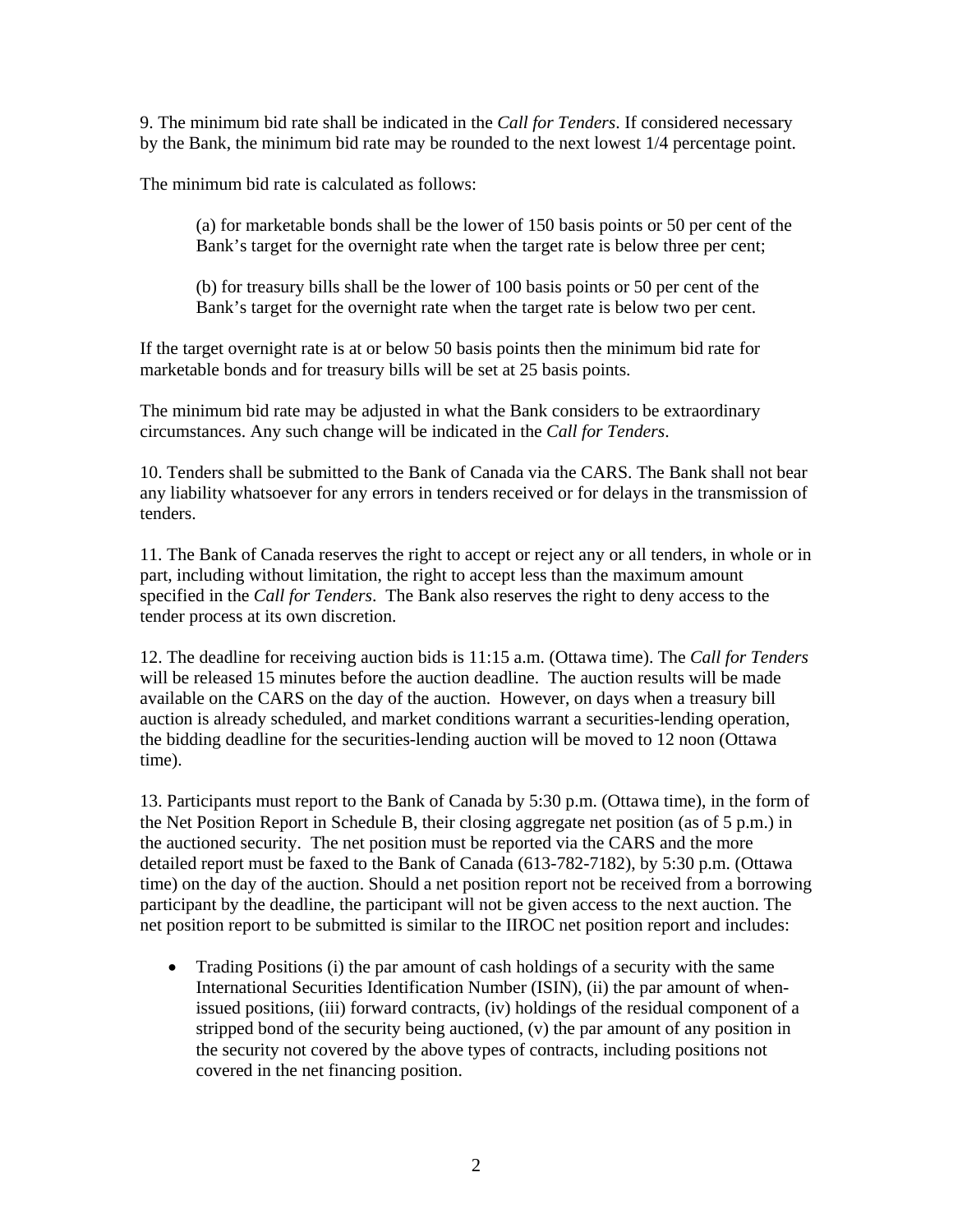- Financing Positions (i) overnight and open reverse repos, (ii) term reverse repos, (iii) securities borrowed, (iv) collateral received for financial derivatives and other securities transactions, (v) overnight and open repos, (vi) term repos, (vii) securities loaned, (viii) pledged collateral for financial derivatives and other securities transactions.
- Others (i) futures contract, (ii) options contract, (iii) failure to receive, (iv) failure to deliver.

14. The Bank of Canada will charge a lending fee on each transaction, which will be calculated by applying the rate of winning bids to the market value of the security borrowed on an actual over 365 basis. The lending fee will be made available on CARS on the day of the auction and lending fees shall be payable via LVTS on or before the maturity date of the transaction by 4:00 pm (Ottawa time).

The following are the instructions for payment of lending fees. The Bank's SWIFT address is BCANCAW2. The payment instruction should be a SWIFT type MT205 or MT103, including the following information:

| Field 20:              | <b>Transaction Reference Number</b>  |
|------------------------|--------------------------------------|
| <i>Field 21 or 72:</i> | <b>Securities Lending Fees</b>       |
| Field 32A:             | Value Date, Currency and Amount      |
| Field 52A or D:        | Ordering Institution (BIC)           |
| Field 58A or D:        | <b>Beneficiary Institution (BIC)</b> |
|                        | 177-5                                |
|                        | <b>Bank of Canada</b>                |
|                        | <b>BCANCAW2</b>                      |
|                        | <b>Bank of Canada</b>                |
|                        | Ottawa CA                            |

15. Collateral for the securities loan must be delivered to the Bank of Canada by 4 p.m. (Ottawa time) on the day of the auction. Collateral to be delivered shall be confirmed with and priced by the Bank of Canada after the auction and prior to delivery. A confirmation of the transaction will be provided by the Bank. All collateral provided must comply with the list of eligible collateral for the securities-lending program, as set out in Schedule "C" hereto. All collateral delivered must be submitted free and clear of all liens, charges, claims, encumbrances, hypothecs, security interests or other restrictions of any kind and a primary dealer, in delivering securities as collateral, is deemed to warrant and represent that all securities delivered by it are free and clear.

16. The margin requirements for the Bank's securities-lending program are set out in Schedule "C." The margin requirement is the greater of the margin rate corresponding to the security being lent and the margin rate of the security being provided as collateral.

17. The delivery of the collateral securities shall be effected through the pledge function of CDSX (or in any successor service to CDSX), involving the book entry transfer from the CDSX securities account designated by the primary dealer to the Bank of Canada's CDSX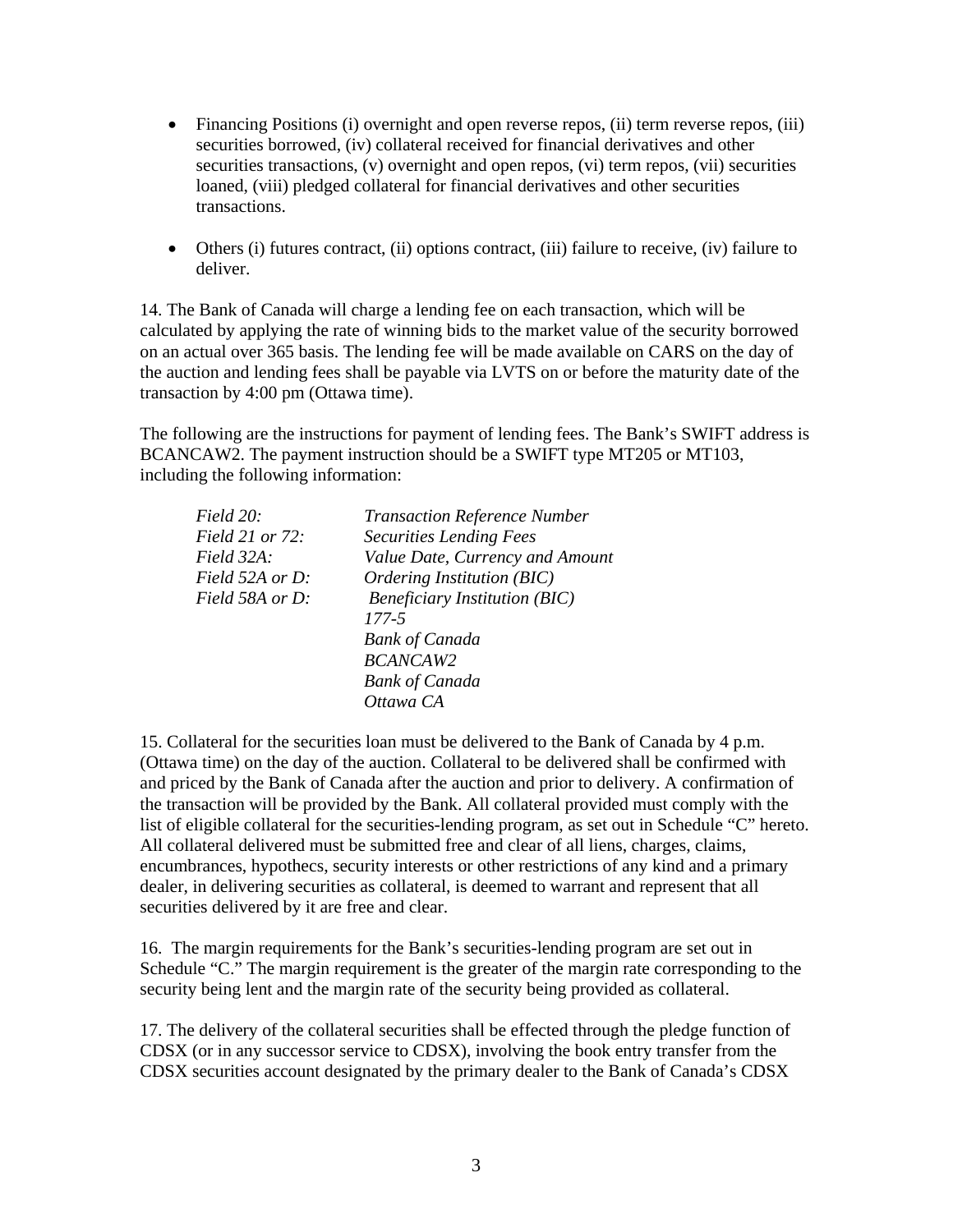securities account. Primary dealers shall observe all applicable CDS Rules, Procedures and User Guides for CDSX or any successor service to CDSX.

18. In delivering the lent securities, the Bank of Canada will, until further notice, utilize CDSX or any successor service to CDSX. The delivery of securities shall be effected through the pledge function of CDSX.

19. On the maturity date, the lent securities must be delivered to the Bank of Canada by 4 p.m. (Ottawa time) through the pledge function of CDSX.

20. In the event of a failure to return the lent securities on the maturity date, the Bank may, at its option, extend the transaction for an additional business  $day(s)$  at a lending fee equal to the higher of the Bank's target for the overnight rate or three per cent.

21. Consistent with the Terms of Participation in Auctions for Government Securities Distributors, all eligible participants shall comply with IIROC Rule 2800 (previously IDA Policy No. 5), The Code of Conduct.

22. The Bank may, in addition to and without prejudice to any rights it may have under the securities loan agreement, sanction a primary dealer if the Bank is of the view that the dealer breached any of the Terms, including, without limitation: making an incorrect representation or certification; failing to provide any information required under the Terms or providing such information that is incorrect, inaccurate or incomplete; failing to return lent securities on the maturity date, or failing to pay the securities lending fee. The sanctions which the Bank may impose include, without limitation: suspending the primary dealer from participating in one or more future auctions and changing, on a temporary basis, the bidding limit applicable to the dealer. In the event of behaviour in relation to the securities-lending program or the auction which the Bank considers to be fundamentally incompatible with the primary dealer continuing to act as a government securities distributor, the dealer's status as a government securities distributor may be revoked. Any outstanding obligations or liabilities owed as a primary dealer to the Bank of Canada as a result of past participation in the program and in auctions shall survive the imposition of any sanction on the dealer.

These Revised Terms, dated the 1st day of June, 2009, revise the Standard Terms for Auctions to Primary Dealers Under the Bank of Canada Securities-Lending Program.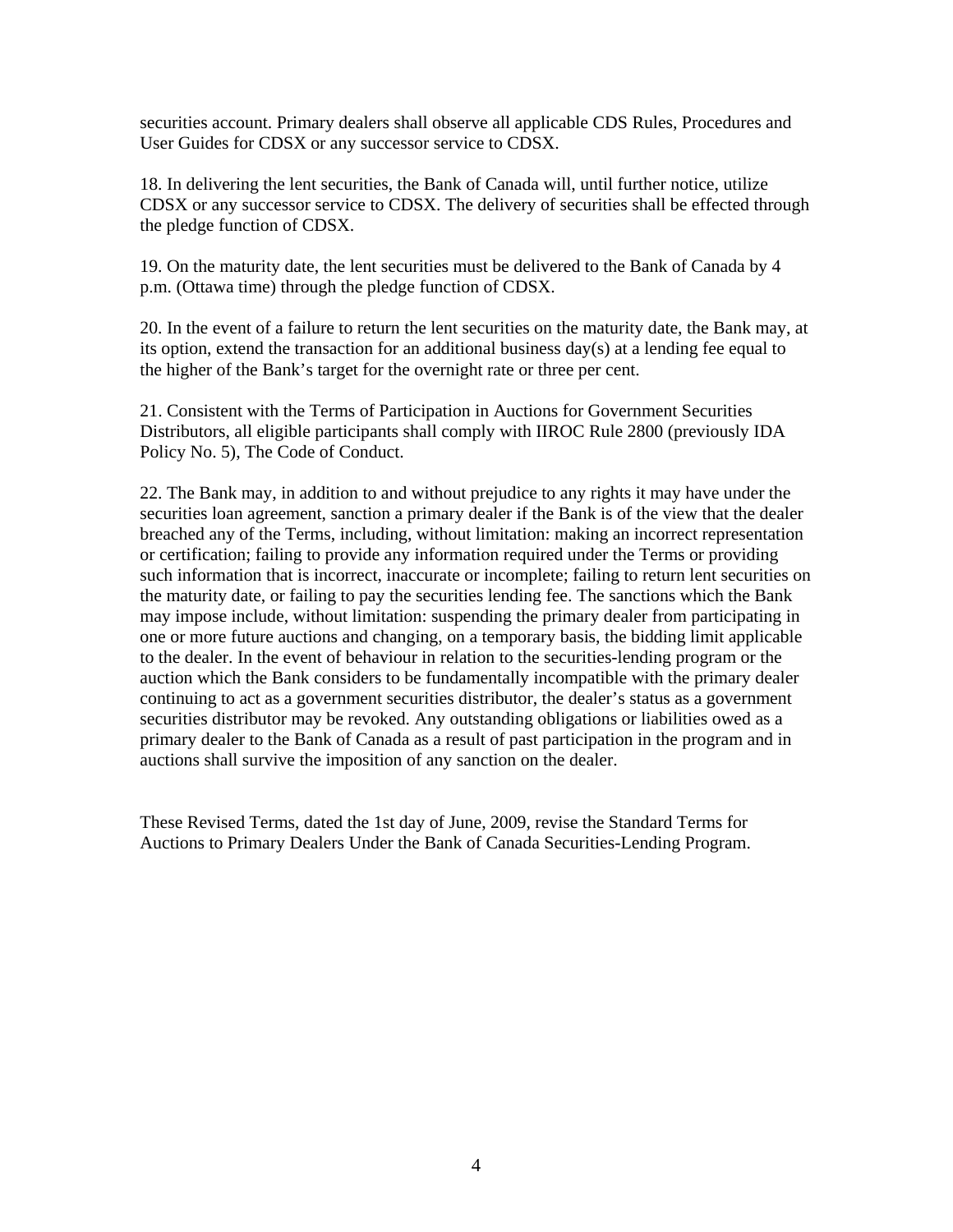## **Schedule A Related Entities**

"Entity" means a corporation, trust, partnership, fund, or an unincorporated association or organization.

"Person" means a natural person, an entity or a personal representative. Where two or more Primary Dealers are related entities with each other, only one of those entities may participate in the Bank's securities-lending program, unless the related entities meet the criteria and provide the required certification specified in the Terms and Conditions to enable related entities to participate.

Two entities are related if one is controlled by the other or if both are controlled by the same person.

A person controls a corporation if:

• securities of the corporation to which are attached more than 50 per cent of the votes that can be cast to elect directors of the corporation are beneficially owned by that person and the votes attached to those securities are sufficient, if exercised, to elect a majority of the directors of the corporation; or

• the aggregate of (i) any securities of the corporation which are beneficially owned by that person, and (ii) any securities of the corporation which are beneficially owned by any entity controlled by that person, is such that, if that person and all of the entities controlled by it which beneficially own securities of the corporation were one person, that person would control the corporation; or

• that person controls an entity which controls the corporation.

A person controls a limited partnership if:

- that person is a general partner of the limited partnership; or
- that person controls an entity which controls the limited partnership.

A person controls an unincorporated entity, other than a limited partnership, if:

• more than 50 per cent of the ownership interests, however designated, into which the entity is divided are beneficially owned by that person and that person is able to direct the business and affairs of the entity; or

• that person controls an entity which controls the unincorporated entity.

A person controls an entity if that person has any direct or indirect controlling influence over the management and policies of the entity, whether alone or in combination with one or more other persons and whether through the beneficial ownership of securities through one or more other persons or otherwise.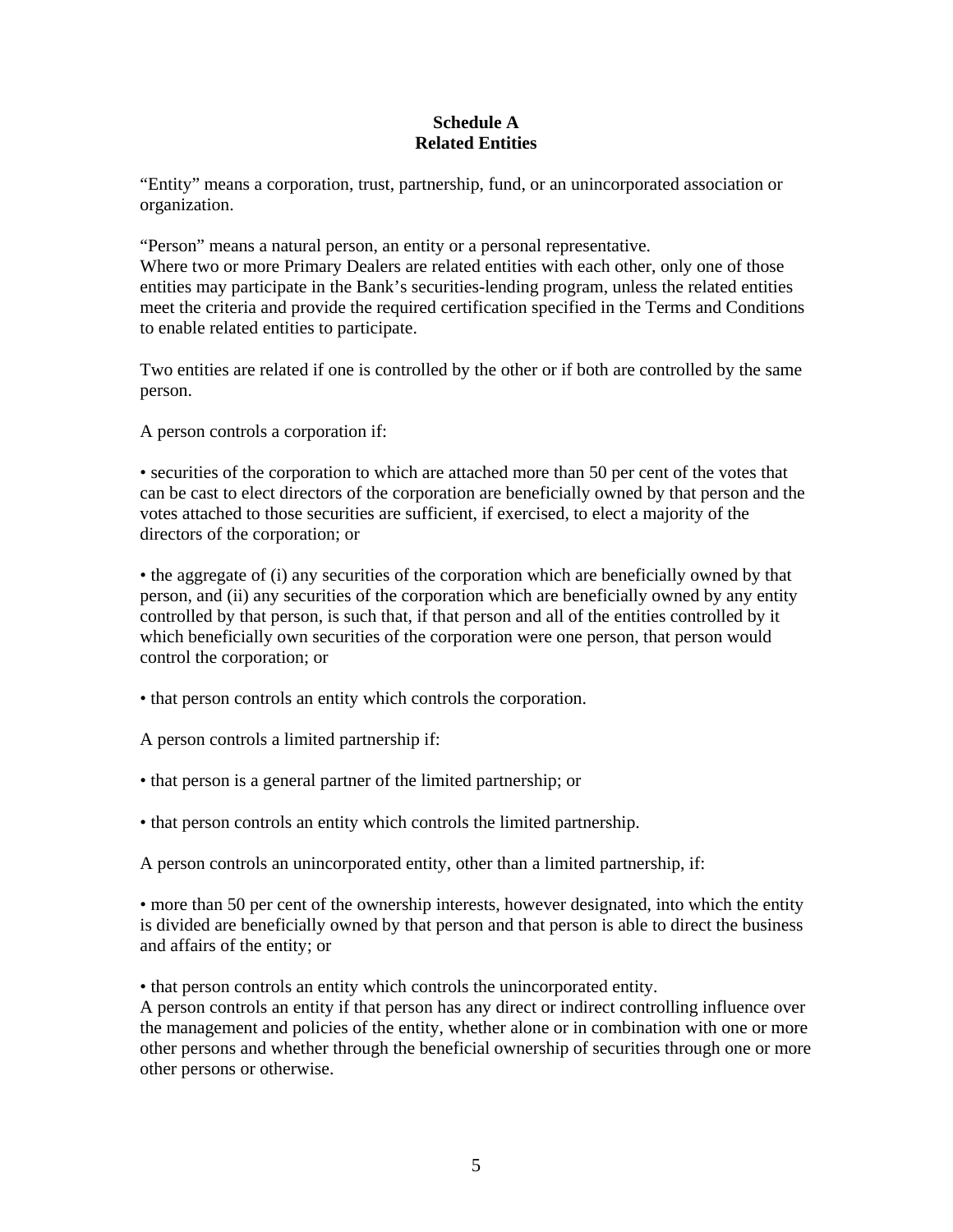# **Schedule B Bank of Canada Net position Report**

| <b>Reporting Date:</b>              |  |
|-------------------------------------|--|
| (as of close of business)           |  |
| <b>Name of IIROC Dealer Member:</b> |  |
|                                     |  |
| <b>Security (ISIN):</b>             |  |
|                                     |  |
|                                     |  |
| <b>Maturity Date:</b>               |  |

| <b>Government Security</b>                                         | <b>Net Positions</b><br>(par value, \$ millions to one decimal point) |                        |  |  |
|--------------------------------------------------------------------|-----------------------------------------------------------------------|------------------------|--|--|
|                                                                    | <b>Trade date</b>                                                     | <b>Settlement date</b> |  |  |
| <b>Trading Positions</b>                                           |                                                                       |                        |  |  |
|                                                                    | \$                                                                    | \$                     |  |  |
|                                                                    | \$                                                                    |                        |  |  |
| c. Holdings of the residual component of a stripped security       | \$                                                                    | \$                     |  |  |
|                                                                    | \$                                                                    |                        |  |  |
| e. Any position in the security not covered by the above types     |                                                                       |                        |  |  |
|                                                                    | \$                                                                    | \$                     |  |  |
|                                                                    |                                                                       | \$                     |  |  |
| <b>Financing Positions</b>                                         |                                                                       |                        |  |  |
| <b>Reverse Repos</b>                                               |                                                                       |                        |  |  |
|                                                                    | \$                                                                    | \$                     |  |  |
|                                                                    |                                                                       |                        |  |  |
|                                                                    |                                                                       | \$                     |  |  |
| <i>i</i> . Collateral received for financial derivatives and other |                                                                       |                        |  |  |
|                                                                    | $\mathcal{S}$                                                         | \$                     |  |  |
|                                                                    | $\overline{\mathbf{s}}$                                               | \$                     |  |  |
| <b>Repos</b>                                                       |                                                                       |                        |  |  |
|                                                                    | $\mathcal{S}$                                                         | \$                     |  |  |
|                                                                    | $\overline{\mathbf{s}}$                                               | \$                     |  |  |
|                                                                    |                                                                       | \$                     |  |  |
| o. Pledged collateral for financial derivatives and other          |                                                                       |                        |  |  |
|                                                                    | \$                                                                    | S                      |  |  |
|                                                                    |                                                                       | \$                     |  |  |
|                                                                    |                                                                       | \$                     |  |  |
|                                                                    |                                                                       | \$                     |  |  |

| <b>Information Items</b> |  |  |
|--------------------------|--|--|
| Fails                    |  |  |
|                          |  |  |
|                          |  |  |
| <b>Others</b>            |  |  |
|                          |  |  |
|                          |  |  |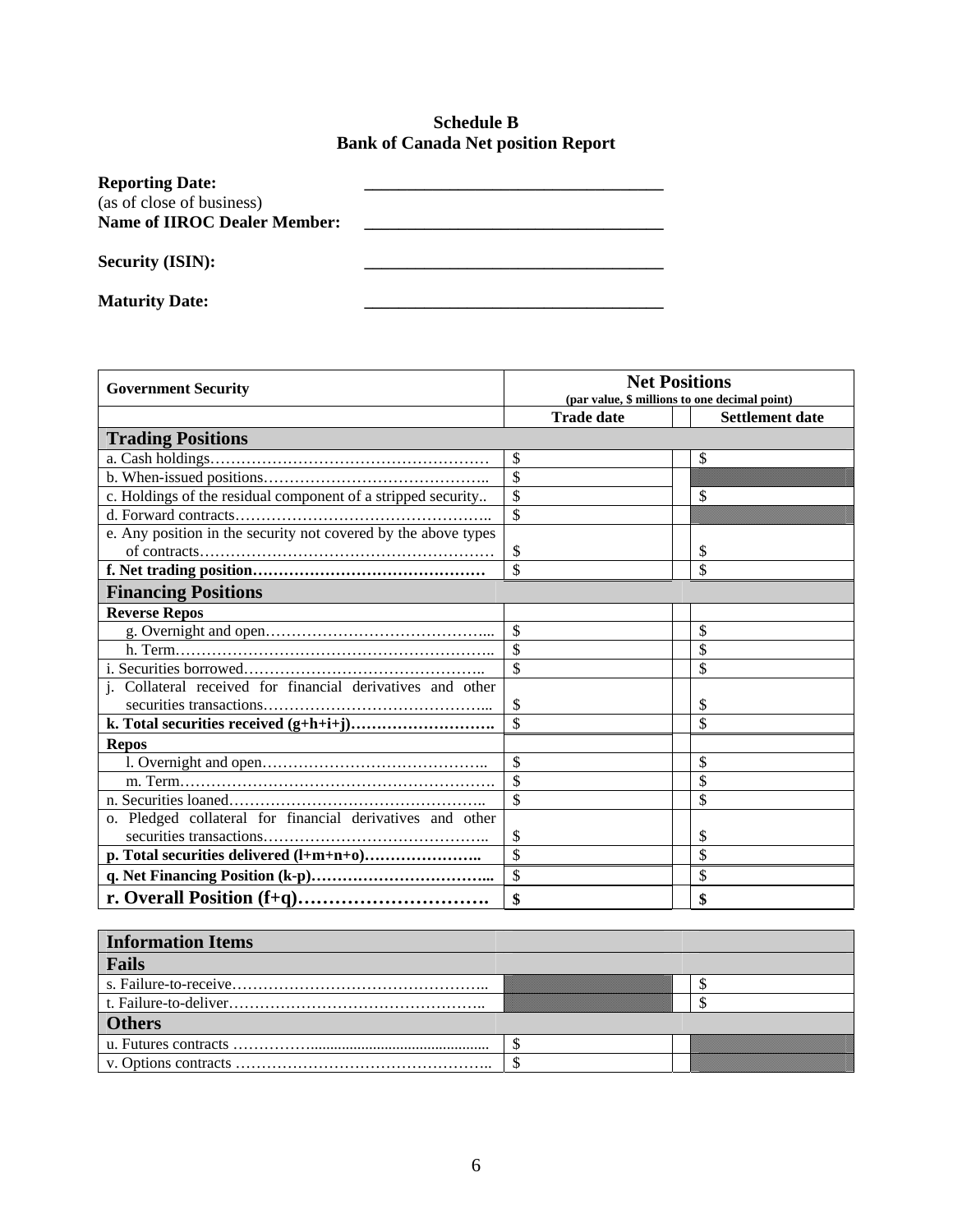## **Schedule C Eligible Collateral for the Securities-Lending Program**

The list of eligible collateral for the Bank's securities-lending program will consist of the following:

- Securities issued by the Government of Canada
- Government of Canada stripped coupons and residuals

• Securities guaranteed by the Government of Canada (including Canada Mortgage Bonds and NHA mortgage-backed securities with a minimum pool size of \$25 million)

• Securities issued or guaranteed by a provincial government

• Bankers' acceptances and promissory notes, including those of foreign issuers (maximum term, 364 days) with a minimum issuer credit rating of R1 (low) by the Dominion Bond Rating Service (DBRS), or A-1 (mid) by Standard and Poor's (S&P), or P1 by Moody's Investors Service (Moody's)

• Commercial paper and short-term municipal paper, including those of foreign issuers (maximum term, 364 days) with a minimum issuer credit rating of R1 (low) by DBRS, or A-1 (mid) by S&P, or P1 by Moody's

• Corporate, municipal, and foreign-issuer bonds with a minimum long-term issuer credit rating of A (low) by DBRS, or A- by S&P, or A3 by Moody's

• Special Deposit Accounts held at the Bank of Canada

• Asset-backed commercial paper (ABCP) of eligible programs, with a minimum of two credit ratings, at least two ratings that are either R1 (high) by DBRS, A-1 (high) by S&P, P1 by Moody's, or F1+ by Fitch Ratings

The following conditions will be applied to the use as collateral of all the securities listed above:

(i) Only Canadian-dollar securities are eligible to be pledged as collateral.

(ii) Securities used as collateral must be pledged using CDSX of CDS Clearing and Depository Services Inc.

(iii) No more than 20 per cent of the value of the collateral pledged by an institution should be the obligation of a single private sector, municipal, foreign issuer, or related party. In the case of ABCP, no more than 20 per cent of the value of the collateral pledged by an institution should be ABCP sponsored by a single institution.

(iv) Securities issued by the pledgor of collateral (or any related party) cannot be used as collateral by the pledgor. For ABCP, the pledgor of collateral may not be the sponsor, nor the financial services agent, administrative agent, or similar service provider for the ABCP program. Nor can the pledgor provide liquidity support to the program.

(v) The security must not have an embedded option or carry a right of conversion into equity securities, with the exception of a non financial call feature (i.e. 'Canada call').

(vi) For ABCP, only the most senior tranches will be accepted.

(vii) A minimum principal amount of \$1 million of an individual security is required.

#### **Program Eligibility Criteria for the Use of ABCP as Collateral**

• The ABCP program must be sponsored by a deposit-taking institution that is federally or provincially regulated and that has a minimum stand-alone credit rating equivalent to at least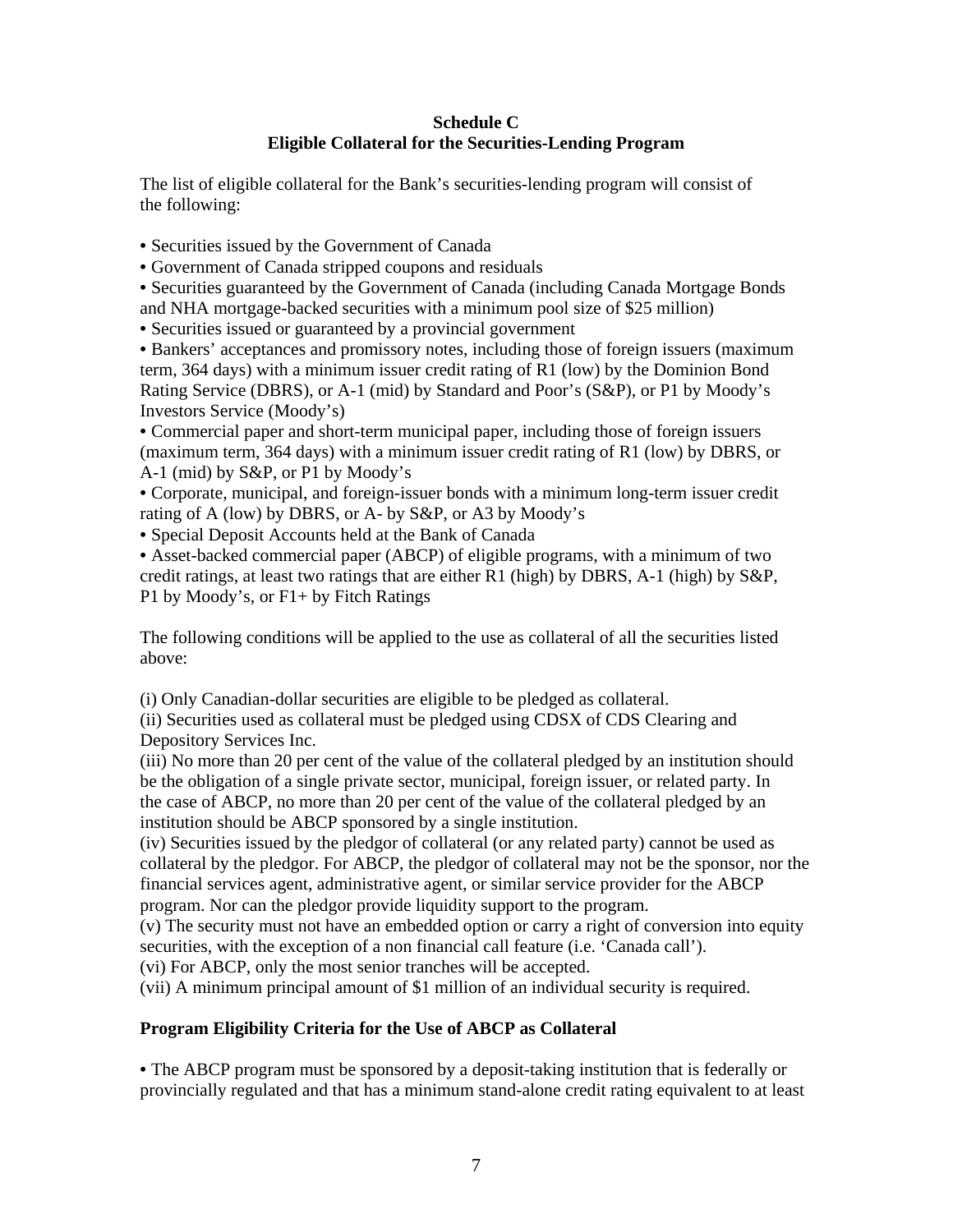A. The credit-rating requirement must be evidenced by the sponsor receiving the equivalent of at least an A as the second-highest rating in a minimum of two senior, unsecured, longterm credit ratings.

• The liquidity agreement(s) must obligate the liquidity provider to provide funding in all circumstances except in the event of insolvency of the conduit or against defaulted assets.

• Subject to the restrictions below, the program may hold assets in the form of loans advanced to, or notes or asset-backed securities (ABS) issued by, other securitization programs (to be referred to as second-level assets). However, such second-level assets must not expose the program indirectly to risks that would be unacceptable if the assets were held directly.

• The ABCP conduit must have an unencumbered ownership interest in the assets supporting the ABCP issued by the program such that the assets, and cash flows arising from the assets, are bankruptcy remote from the originators of the assets.

• The program must not contain any actual or potential exposure to

o highly structured products such as (i) collateralized debt obligations (CDOs), both synthetic and cash flow, and (ii) ABS that are secured against or represent interests in managed (but not revolving) portfolios of multiple asset classes for which sequentially subordinated tranches of securities are issued, with the lowest tranches absorbing the first dollar of credit losses;

o securities that are themselves backed by exposures to CDOs or similar highly structured products;

o securities that have direct or indirect exposure to credit-linked notes, credit default swaps, or similar claims resulting from the transfer of credit risk by means of credit derivatives (except for the purpose of obtaining asset-specific credit protection for the ABCP program).

• To fund the acquisition, origination, or refinancing of its assets, the ABCP program may use financial leverage in the form of debt incurred under ABCP or loans secured against those assets. However, it may not use leverage in the form of partially collateralizing derivative contracts with assets whose value is only a fraction of the actual notional amount of the contract (i.e., leveraged synthetic assets).